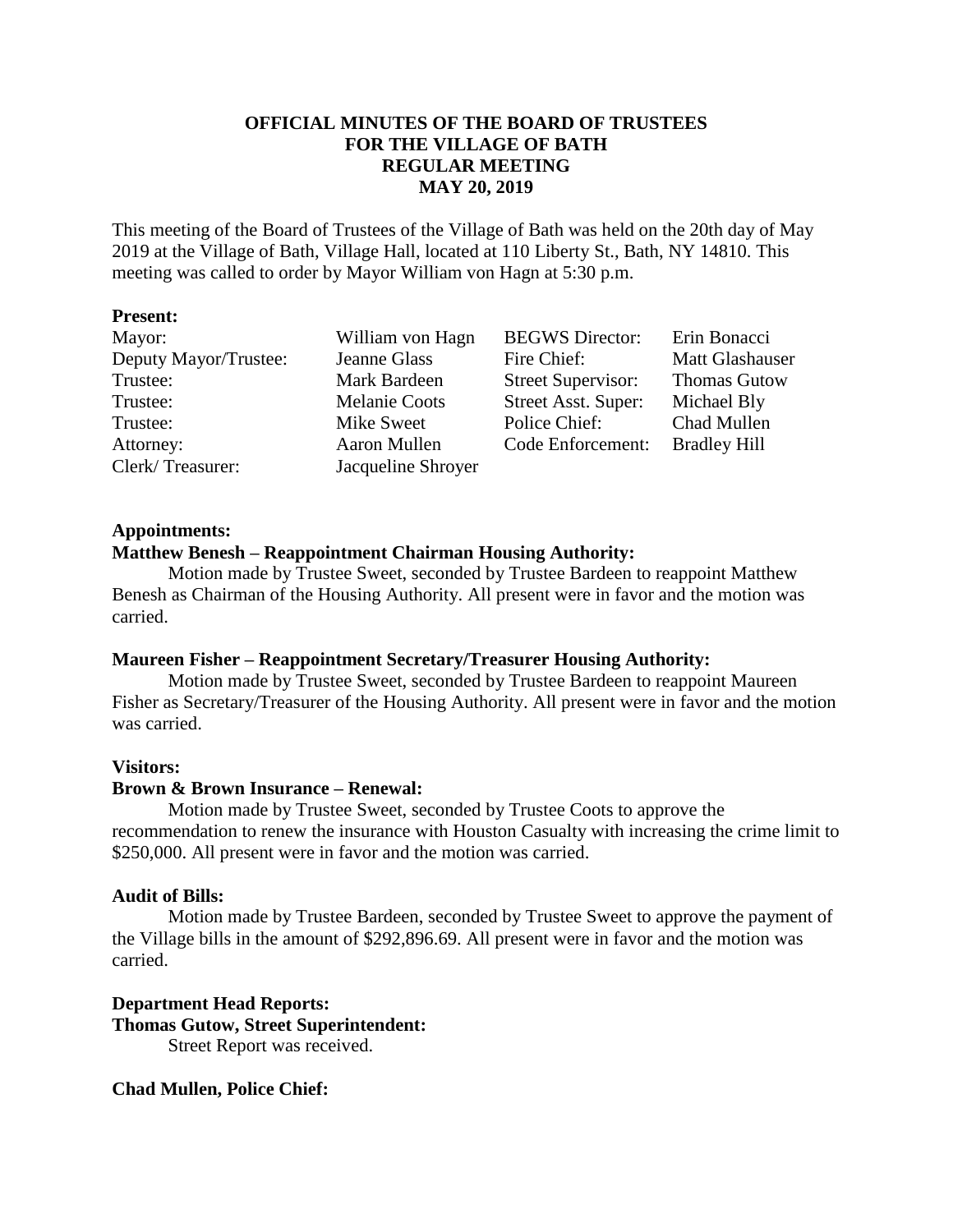Police Report was received.

#### **Bradley Hill, Code Enforcement:**

Code Enforcement Report was received.

# **Matthew Glashauser, Fire Chief:**

Fire Department Report was received.

### **Erin Bonacci, BEGWS Director:**

BEGWS Minutes were received.

## **Jacqueline Shroyer, Clerk/Treasurer Report:**

Clerk/Treasurer Report was received.

Motion made by Trustee Glass, seconded by Trustee Coots to approve the following budget modifications. All present were in favor and the motion was carried.

Budget Transfer for \$4,236.41 from A5410.41 Sidewalk Replacement to A5142.4 Snow Removal – Contractual to cover salt bills.

Budget Modification:

| A3389 State Aid – Other Public Safety - | \$952.57   |  |
|-----------------------------------------|------------|--|
| $A3120.412$ – Police Dept – Supplies -  | \$952.57   |  |
| A2680 Insurance Recoveries -            | \$1,665.00 |  |
| A3120.48 – Police Dept Repairs -        | \$1,665.00 |  |

Budget Transfer for \$74,000 from A9060.8 Health Insurance, \$12,000 from A1460.1 Records Mgmt – Personal services, and \$4,450.00 from A9010.8 State Retirement to A1620.2 Building – Equipment and Capital Outlay to cover Bathroom Upgrades.

# **Committee Reports:**

#### **Trustee Glass:**

Motion made by Trustee Bardeen, seconded by Trustee Sweet to approve the bike race attendees and those associated with the bike race to camp at the pond up at Mossy Bank on August 10, 2019, the night before the event. All present were in favor and the motion was carried.

Motion made by Trustee Sweet, seconded by Trustee Bardeen to pursue changing the three village signs in the village not to exceed \$7,000. All present were in favor and the motion was carried.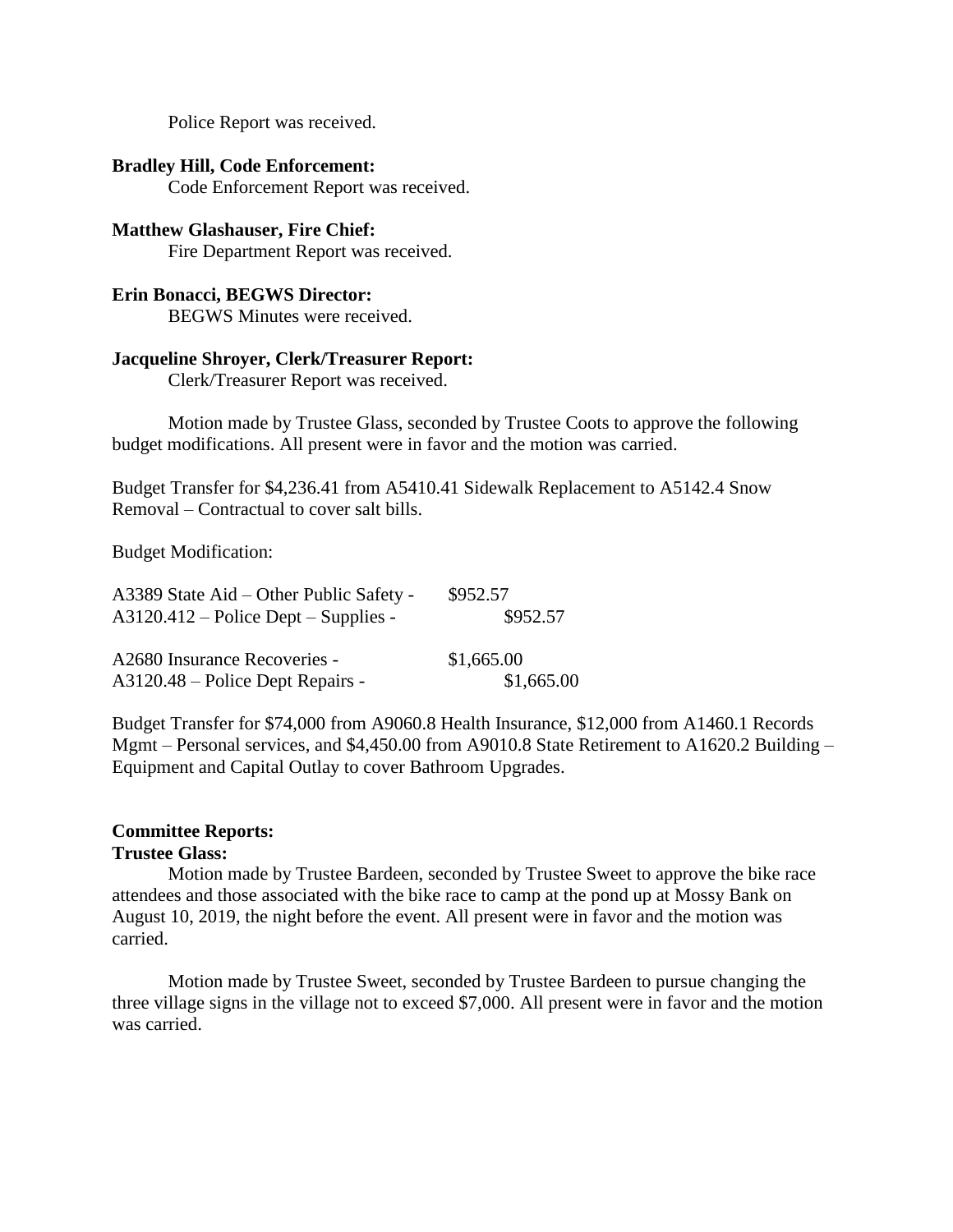Motion made by Trustee Glass, seconded by Trustee Coots to approve the Bath Rug Company Flooring Quote of \$3,928.36 for the Mossy Bank Nature Center to put new flooring in the building. All present were in favor and the motion was carried.

#### **Trustee Coots:**

Motion made by Trustee Sweet, seconded by Trustee Bardeen to table the Police Policy discussion for executive session. All present were in favor and the motion was carried.

#### **Mayor von Hagn:**

Motion made by Trustee Sweet, seconded by Trustee Glass to allow the Mayor to sign the budget modification letter for the New York State Main Street Grant. All present were in favor and the motion was carried.

Motion made by Trustee Coots, seconded by Trustee Sweet to approve the group at the school to put signs up from the Drug Free grant that Vernon E Wightman Elementary School received for Drug Free Zone Signs for the parks. All present were in favor and the motion was carried.

Motion made by Trustee Glass, seconded by Trustee Bardeen to give permission for Mayor, William von Hagn, to seek/start the process of an anchor project for the New York Main Street Grant to include the Shannon Building. All present were in favor and the motion was carried.

#### **New Business:**

#### **Naming of Property Policy:**

Motion made by Trustee Sweet, seconded by Trustee Bardeen to approve the updated Naming of Property Policy. All present were in favor and the motion was carried.

#### **Authorize Excess Surplus Furniture:**

Motion made by Trustee Glass, seconded by Trustee Coots to authorize the Village to claim the furniture in the garage as excess surplus. All present were in favor and the motion was carried.

#### **Fire Department Agreement 2019-2020:**

Motion made by Trustee Sweet, seconded by Trustee Bardeen to approve the Fire Department Agreement for 2019-2020. All present were in favor and the motion was carried.

#### **Steuben County Mental Health Agreement:**

Motion made by Trustee Sweet, seconded by Trustee Coots to approve the Steuben County Mental Health Agreement for 2019-2020. All present were in favor and the motion was carried.

### **CDBG Resolution:**

## RESOLUTION VILLAGE OF BATH BOARD OF TRUSTEES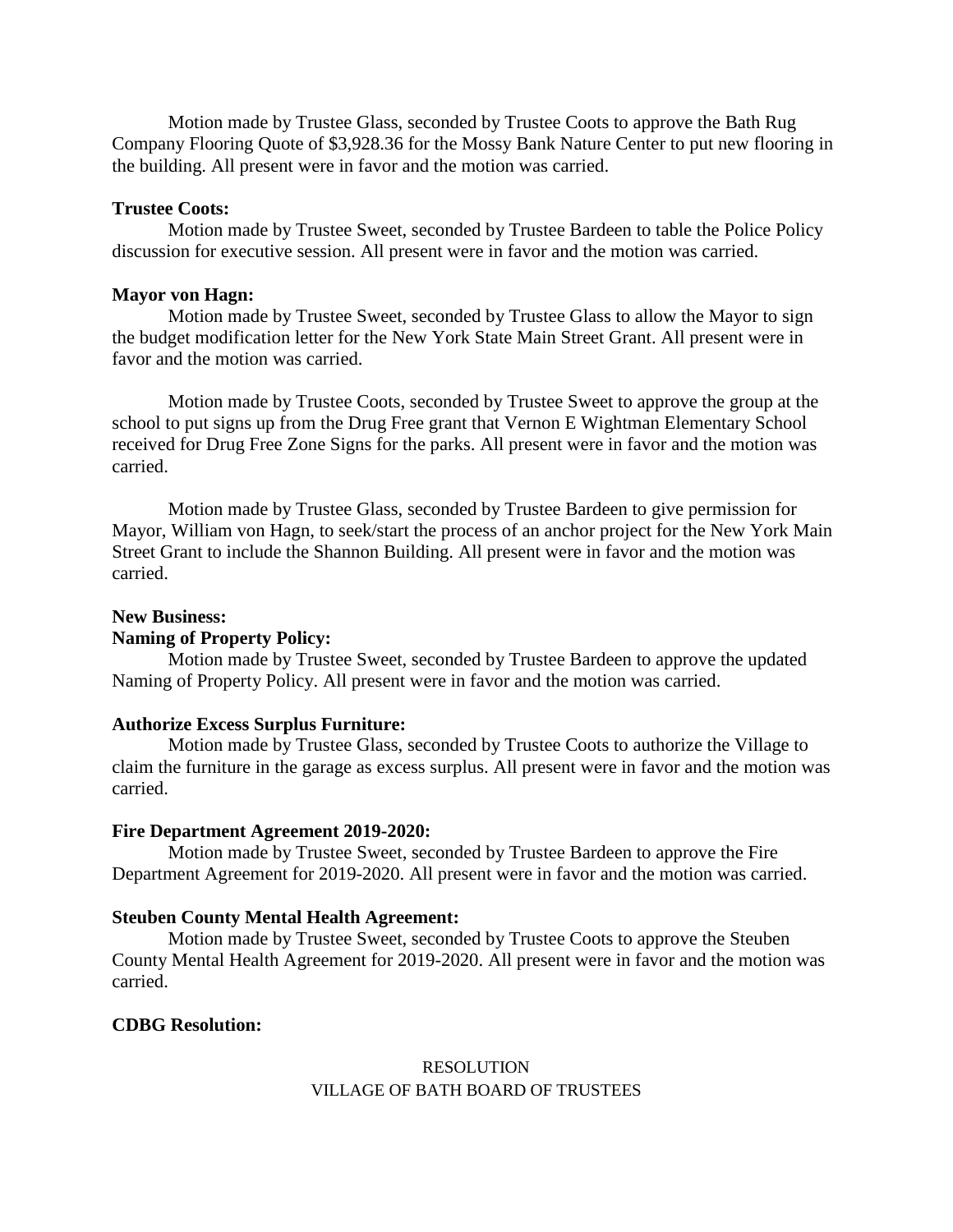#### BATH, NEW YORK

| DATE APPROVED: Monday, May 20, 2019           |                      |     | INTRO. DATE: Monday, May 20, 2019 |         |                    |  |
|-----------------------------------------------|----------------------|-----|-----------------------------------|---------|--------------------|--|
| <b>INTRODUCED BY:</b><br><b>Trustee Coots</b> |                      |     | SECONDED BY: Trustee Bardeen      |         |                    |  |
|                                               |                      |     |                                   |         |                    |  |
| VOTE:                                         | Mayor von Hagn       | Aye | Nay                               | Abstain | Not Present        |  |
|                                               | <b>Trustee Glass</b> | Aye | Nay                               | Abstain | Not Present        |  |
|                                               | Trustee Bardeen      | Aye | Nay                               | Abstain | Not Present        |  |
|                                               | <b>Trustee Coots</b> | Aye | Nay                               | Abstain | <b>Not Present</b> |  |
|                                               | <b>Trustee Sweet</b> | Aye | Nay                               | Abstain | <b>Not Present</b> |  |

**Title:** Resolution by the Village of Bath approving and endorsing a grant application to NYS Office of Community Renewal Community Development Block Grant program.

**WHEREAS**, the Village of Bath is applying to the NYS Office of Community Renewal for a project grant under the Community Development Block Grant Community Planning Program to conduct a study and asset evaluation of the municipal gas service, a site located within the territorial jurisdiction of this Village of Bath Board of Trustees; and

**WHEREAS**, as a requirement of these programs, said Village of Bath must authorize public hearing for the purpose of hearing public comments on the Village of Bath's community development needs, and to discuss the submission of the Community Development Block Grant application,

**NOW, THEREFORE, be it resolved** that the Village of Bath Board of Trustees hereby does authorizes a public hearing and endorses the application of Village of Bath for a grant under the Community Development Block Grant Program for a project known as Gas Study and located within this community.

> \_\_\_\_\_\_\_\_\_\_\_\_\_\_\_\_\_\_\_\_\_\_\_\_\_\_\_\_\_\_\_\_ Jacqueline Shroyer, Bath Village Clerk

## **Set Public Hearing on CDBG Application:**

Motion made by Trustee Coots, seconded by Trustee Glass to set the public hearing for the Village of Bath to submit an application for the CDBG (Community Development Block Grant) Program for Monday June 17, 2019 at 5:30 p.m. All present were in favor and the motion was carried.

#### **Authorize Mayor to sign CDBG Forms for Water Systems:**

Motion made by Trustee Glass, seconded by Trustee Bardeen to authorize the Mayor, William von Hagn to sign the forms for the CDBG Grant that the utilities have for the Water System. All present were in favor and the motion was carried.

### **Set Public Hearing for Yard Clean Up Law:**